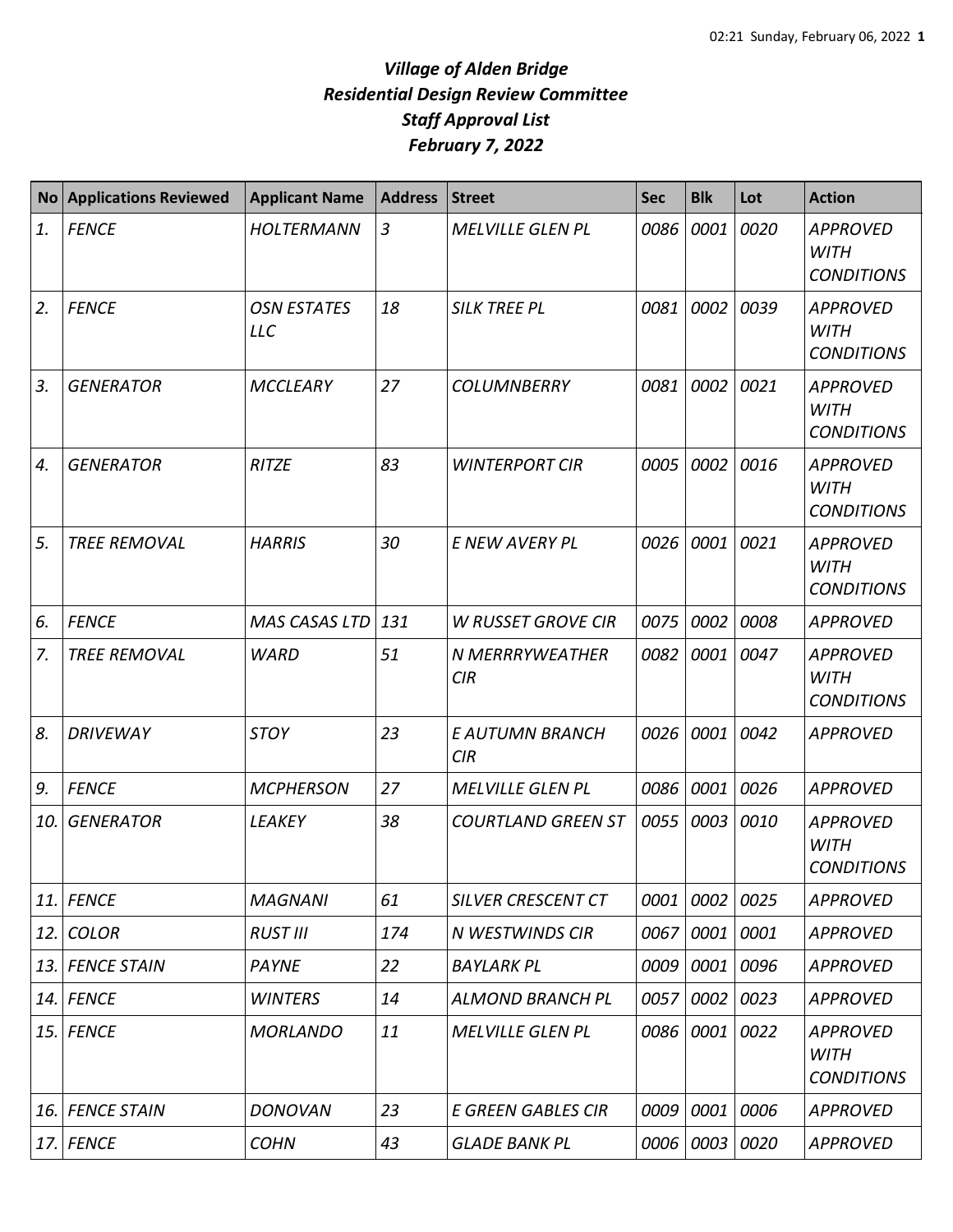| <b>No</b> | <b>Applications Reviewed</b> | <b>Applicant Name</b> | <b>Address</b> | <b>Street</b>             | <b>Sec</b> | <b>Blk</b>  | Lot  | <b>Action</b>                                       |
|-----------|------------------------------|-----------------------|----------------|---------------------------|------------|-------------|------|-----------------------------------------------------|
| 18.       | <b>FENCE</b>                 | <b>XU</b>             | 51             | <b>SLATESTONE CIR</b>     | 0050       | 0001        | 0045 | <b>APPROVED</b><br><b>WITH</b><br><b>CONDITIONS</b> |
| 19.       | <b>FENCE</b>                 | <b>HALLENBECK</b>     | 138            | <b>W GREYWING CIR</b>     | 0006       | 0004        | 0003 | <b>APPROVED</b><br><b>WITH</b><br><b>CONDITIONS</b> |
| 20.       | <b>FRONT DOOR</b>            | <b>HAIDAR</b>         | 163            | <b>MAPLE PATH PL</b>      | 0037       | 0003        | 0001 | <b>APPROVED</b>                                     |
| 21.       | <b>WINDOWS</b>               | <b>HAIDAR</b>         | 163            | <b>MAPLE PATH PL</b>      | 0037       | 0003        | 0001 | <b>APPROVED</b>                                     |
| 22.       | <b>DRIVEWAY</b>              | <b>HAIDAR</b>         | 163            | <b>MAPLE PATH PL</b>      | 0037       | 0003        | 0001 | <b>APPROVED</b>                                     |
| 23.       | <b>FENCE</b>                 | <b>BRENEK</b>         | $\overline{2}$ | <b>RUSSET GROVE PL</b>    | 0075       | 0001        | 0066 | <b>APPROVED</b>                                     |
| 24.       | <b>GENERATOR</b>             | <b>CHRISTINA</b>      | 3              | <b>CYPRESS BAYOU CT</b>   | 0024       | 0001        | 0022 | <b>APPROVED</b><br><b>WITH</b><br><b>CONDITIONS</b> |
| 25.       | <b>FENCE</b>                 | <b>LEMUS CERNA</b>    | 3              | <b>GUINEVERE PL</b>       | 0074       | 0001        | 0026 | <b>APPROVED</b><br><b>WITH</b><br><b>CONDITIONS</b> |
| 26.       | <b>FENCE</b>                 | <b>TIMPERMAN</b>      | 22             | <b>WIND HARP PL</b>       | 0010       | 0001        | 0032 | <b>APPROVED</b><br><b>WITH</b><br><b>CONDITIONS</b> |
| 27.       | PERGOLA                      | <b>WINTER</b>         | 110            | <b>S CLOVERGATE CIR</b>   | 0054       | 0001        | 0003 | <b>APPROVED</b><br><b>WITH</b><br><b>CONDITIONS</b> |
| 28.       | <b>SUMMER KITCHEN</b>        | <b>WINTER</b>         | 110            | <b>S CLOVERGATE CIR</b>   | 0054       | 0001        | 0003 | <b>APPROVED</b><br><b>WITH</b><br><b>CONDITIONS</b> |
| 29.       | <b>GENERATOR</b>             | <b>HOFFMAN</b>        | 14             | <b>S PINEY PLAINS CIR</b> | 0007       | 0002        | 0004 | <b>APPROVED</b><br><b>WITH</b><br><b>CONDITIONS</b> |
| 30.       | <b>FENCE</b>                 | <b>SIMPSON</b>        | 135            | <b>S BROOKSEDGE CIR</b>   | 0058       | 0003        | 0017 | <b>APPROVED</b>                                     |
|           | 31. FENCE                    | <b>PRADO</b>          | 11             | <b>GUINEVERE PL</b>       | 0074       | 0001 0024   |      | <b>APPROVED</b><br><b>WITH</b><br><b>CONDITIONS</b> |
| 32.       | <b>FENCE</b>                 | THIBODEAUX JR         | 43             | <b>BELCARRA PL</b>        | 0058       | 0003        | 0022 | <b>APPROVED</b>                                     |
| 33.       | <b>WINDOWS</b>               | <b>MCDONALD</b>       | 30             | <b>S OLD CEDAR CIR</b>    | 0019       | $0002$ 0023 |      | <b>APPROVED</b>                                     |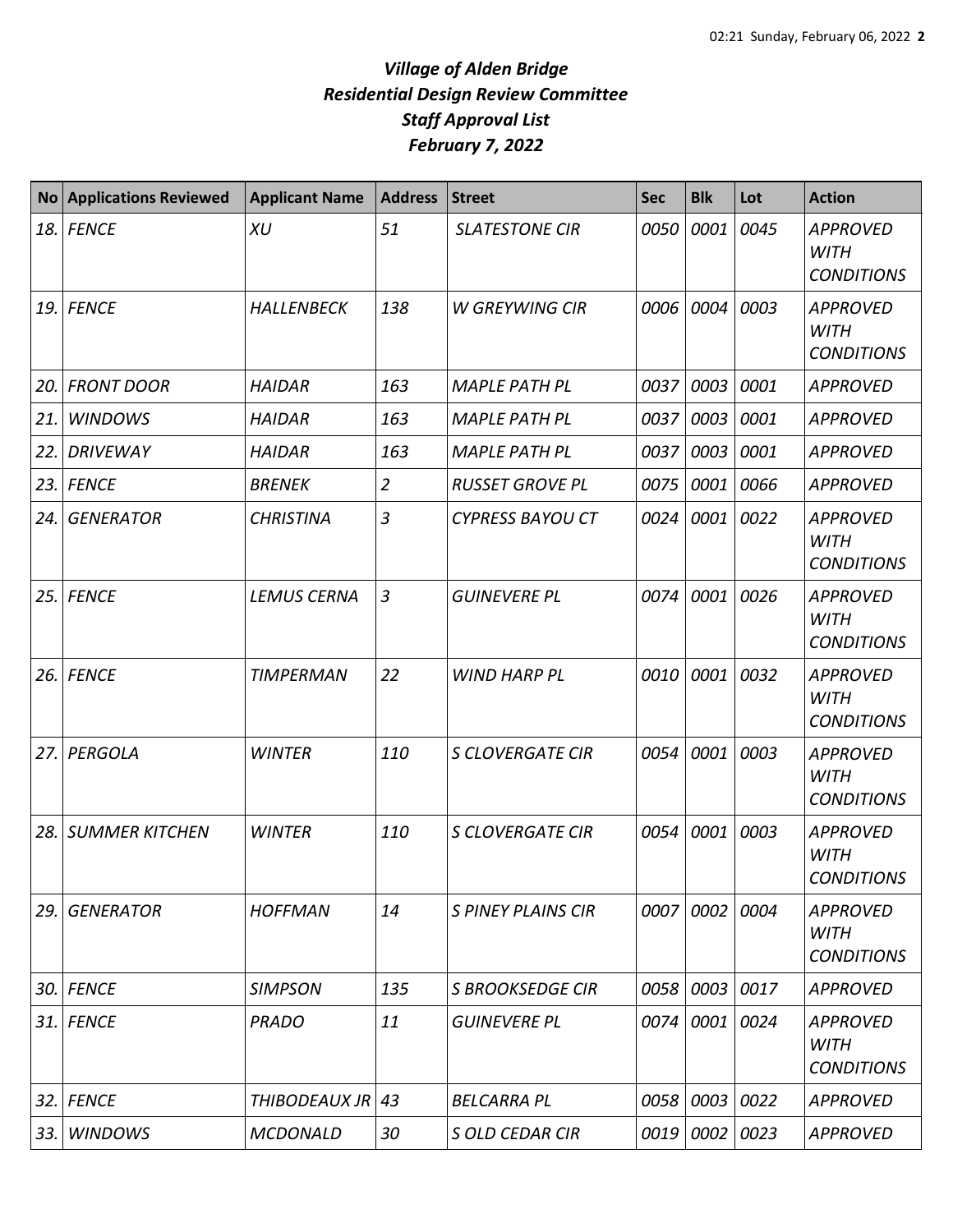| <b>No</b> | <b>Applications Reviewed</b> | <b>Applicant Name</b>                       | <b>Address</b> | <b>Street</b>            | <b>Sec</b> | <b>Blk</b>     | Lot  | <b>Action</b>                                       |
|-----------|------------------------------|---------------------------------------------|----------------|--------------------------|------------|----------------|------|-----------------------------------------------------|
| 34.       | <b>WINDOWS</b>               | <b>FERGUSON</b><br><b>WILLIAMS</b>          | 63             | N VERANDA RIDGE PL       | 0069       | 0001           | 0042 | <b>APPROVED</b>                                     |
| 35.       | <b>FENCE</b>                 | <b>SOIFER</b>                               | 79             | <b>2 LAURELHURST CIR</b> | 0045       | 0001           | 0036 | <b>APPROVED</b>                                     |
| 36.       | <b>WINDOWS</b>               | <b>KAYES</b>                                | 31             | <b>ALMOND BRANCH PL</b>  | 0057       | 0002           | 0012 | <b>APPROVED</b>                                     |
| 37.       | <b>GENERATOR</b>             | <b>BEZUGLY</b>                              | 62             | <b>E SLATESTONE CIR</b>  | 0050       | 0002           | 0021 | <b>APPROVED</b><br><b>WITH</b><br><b>CONDITIONS</b> |
| 38.       | <b>ROOF</b>                  | <b>MCGRENERA</b>                            | 26             | <b>WEEPING SPRUCE CT</b> | 0084       | 0001           | 0014 | <b>APPROVED</b>                                     |
| 39.       | <b>HOBBY ROOM</b>            | <i><b>STEKLA LIVING</b></i><br><b>TRUST</b> | 14             | PLEASANT BEND DR         | 0023       | 0002           | 0016 | <b>APPROVED</b><br><b>WITH</b><br><b>CONDITIONS</b> |
| 40.       | <b>AIR COMPRESSOR</b>        | <b>STEKLA LIVING</b><br><b>TRUST</b>        | 14             | PLEASANT BEND DR         | 0023       | 0002           | 0016 | <b>APPROVED</b><br><b>WITH</b><br><b>CONDITIONS</b> |
| 41.       | <b>GENERATOR</b>             | <b>NGO</b>                                  | $\overline{7}$ | <b>RILLWOOD PL</b>       | 0050       | 0002           | 0034 | <b>APPROVED</b><br><b>WITH</b><br><b>CONDITIONS</b> |
| 42.       | <b>WINDOWS</b>               | WENZEL                                      | 254            | <b>BRISTOL BEND CIR</b>  | 0008       | 0003           | 0034 | <b>APPROVED</b>                                     |
| 43.       | <b>FENCE</b>                 | LAZAR                                       | 119            | <b>MAPLE PATH PL</b>     | 0037       | 0003           | 0012 | <b>APPROVED</b><br><b>WITH</b><br><b>CONDITIONS</b> |
| 44.       | <b>PATIO COVER</b>           | RICKABAUGH                                  | 54             | <b>E HOBBIT GLEN DR</b>  | 0076       | 0001           | 0054 | <b>APPROVED</b><br><b>WITH</b><br><b>CONDITIONS</b> |
|           | 45. FENCE                    | <b>DOIRON</b>                               | 35             | <b>FREESTONE PL</b>      |            | 0049 0001 0031 |      | <b>APPROVED</b><br><b>WITH</b><br><b>CONDITIONS</b> |
| 46.       | <b>TREE REMOVAL</b>          | <b>LWS LIVING</b><br><b>TRUST</b>           | 11             | <b>BETONY PL</b>         | 0044       | 0001 0037      |      | APPROVED                                            |
| 47.       | <b>FENCE</b>                 | <b>WATKINS</b>                              | 11             | SERENITY WOODS PL        | 0013       | 0003 0010      |      | <b>APPROVED</b><br><b>WITH</b><br><b>CONDITIONS</b> |
| 48.       | <b>GENERATOR</b>             | <b>RODGERS</b>                              | 15             | <b>GOLDENVINE CIR</b>    | 0065       | 0002 0043      |      | <b>APPROVED</b><br><b>WITH</b><br><b>CONDITIONS</b> |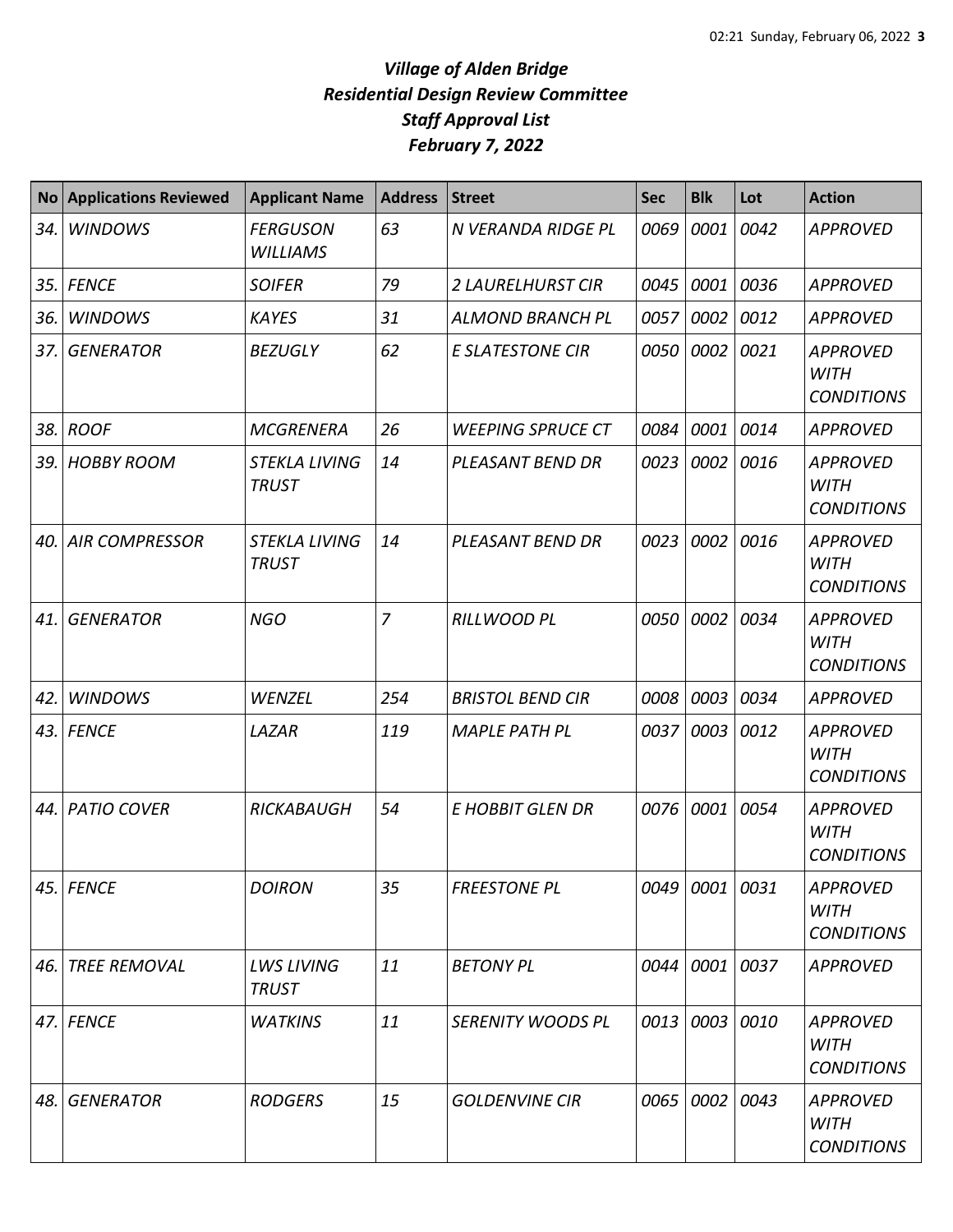| <b>No</b> | <b>Applications Reviewed</b> | <b>Applicant Name</b>                                   | <b>Address</b> | <b>Street</b>            | <b>Sec</b> | <b>Blk</b> | Lot  | <b>Action</b>                                       |
|-----------|------------------------------|---------------------------------------------------------|----------------|--------------------------|------------|------------|------|-----------------------------------------------------|
| 49.       | <b>GENERATOR</b>             | <b>KENNEDY</b>                                          | 15             | <b>RIPPLED POND CIR</b>  | 0011       | 0002       | 0037 | <b>APPROVED</b><br><b>WITH</b><br><b>CONDITIONS</b> |
| 50.       | <b>TREE REMOVAL</b>          | <b>MACLEOD</b>                                          | 18             | <b>SERENE CREEK PL</b>   | 0011       | 0002       | 0029 | <b>APPROVED</b><br><b>WITH</b><br><b>CONDITIONS</b> |
| 51.       | <b>WINDOWS</b>               | PAULL                                                   | 27             | <b>IVY GARDEN ST</b>     | 0055       | 0003       | 0020 | <b>APPROVED</b>                                     |
| 52.       | <b>GENERATOR</b>             | VAUGHAN                                                 | 31             | <b>TETHERED VINE PL</b>  | 0014       | 0001       | 0008 | <b>APPROVED</b><br><b>WITH</b><br><b>CONDITIONS</b> |
| 53.1      | <b>DRIVEWAY PAVERS</b>       | <b>BREMAUNTZ</b>                                        | 35             | <b>SHADEBERRY PL</b>     | 0013       | 0001       | 0003 | <b>APPROVED</b>                                     |
|           | 54. ROOF                     | <b>KEEFE</b>                                            | 36             | <b>SUN LOFT CT</b>       | 0005       | 0003       | 0004 | <b>APPROVED</b>                                     |
|           | 55. ROOF                     | RICKABAUGH                                              | 54             | <b>HOBBIT GLEN DR</b>    | 0076       | 0001       | 0054 | <b>APPROVED</b>                                     |
|           | <b>56. FENCE</b>             | <b>FIELDS</b>                                           | 55             | <b>SLATESTONE CIR</b>    | 0050       | 0001       | 0044 | <b>APPROVED</b>                                     |
|           | <b>57. FENCE</b>             | YAP                                                     | 79             | <b>ALDEN GLEN DR</b>     | 0020       | 0001       | 0020 | <b>APPROVED</b><br><b>WITH</b><br><b>CONDITIONS</b> |
|           | 58. ROOF                     | <b>STEINKE</b>                                          | 83             | <b>STAYLOR POINT DR</b>  | 0013       | 0003       | 0030 | <b>APPROVED</b>                                     |
|           | 59. ROOF                     | <b>ROLDAN</b>                                           | 88             | <b>AUTUMN BRANCH DR</b>  | 0026       | 0002       | 0007 | <b>APPROVED</b>                                     |
|           | 60. ROOF                     | <b>ALMULOMA</b><br><b>LLC</b>                           | 106            | <b>SAGE BLUE CT</b>      | 0016       | 0001       | 0019 | <b>APPROVED</b>                                     |
|           | 61. FENCE                    | <b>DUCOMMUN</b>                                         | 19             | <b>SILK TREE PL</b>      | 0081       | 0002       | 0032 | <b>APPROVED</b><br><b>WITH</b><br><b>CONDITIONS</b> |
| 62.       | <b>GENERATOR</b>             | <b>RIDDILE JR</b>                                       | 163            | N WYNNOAK CIR            | 0057       | 0001       | 0038 | <b>APPROVED</b><br><b>WITH</b><br><b>CONDITIONS</b> |
| 63.       | <b>WINDOWS</b>               | <b>ZUMA</b>                                             | 139            | <b>N VALLEY OAKS CIR</b> | 0051       | 0002 0010  |      | <b>APPROVED</b>                                     |
|           | 64. ROOF                     | <b>ZILLOW HOMES</b><br><b>PROPERTY</b><br><b>TRUST</b>  | 85             | <b>SUMMER LARK PL</b>    | 0010       | 0001       | 0007 | <b>APPROVED</b>                                     |
|           | 65. PLAY STRUCTURE           | <b>MARR</b>                                             | 118            | <b>PLUM CREST CIR</b>    | 0064       | 0001       | 0010 | <b>APPROVED</b>                                     |
| 66.       | <b>GENERATOR</b>             | <b>SUNSET 2021</b><br><b>MANAGEMENT</b><br><b>TRUST</b> | 6              | E SIENNA PL              | 0030       | 0001 0011  |      | <b>APPROVED</b><br><b>WITH</b><br><b>CONDITIONS</b> |